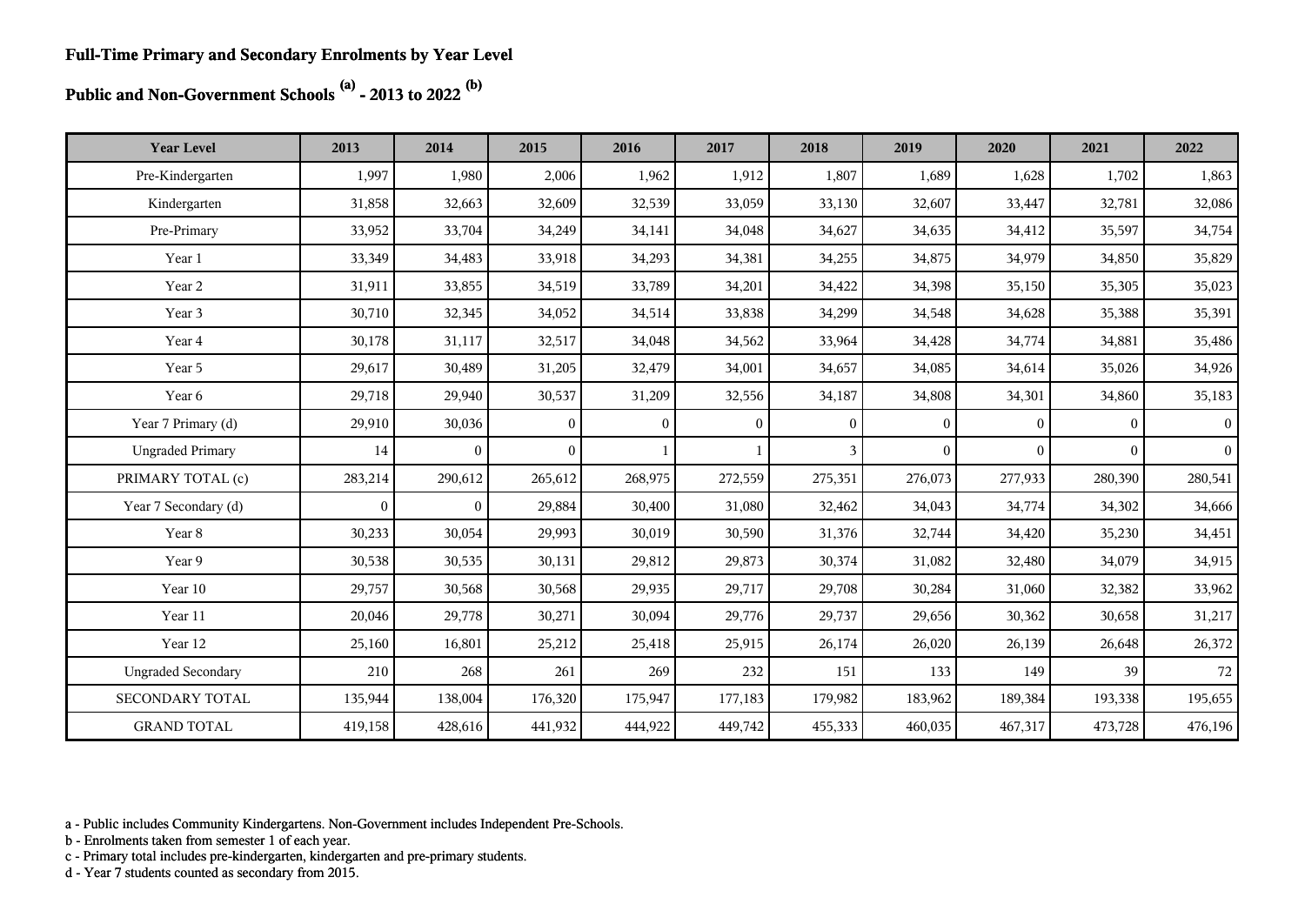## **Public Schools(a) - 2013 to 2022 (b)**

| <b>Year Level</b>         | 2013         | 2014           | 2015           | 2016           | 2017     | 2018     | 2019         | 2020     | 2021     | 2022           |
|---------------------------|--------------|----------------|----------------|----------------|----------|----------|--------------|----------|----------|----------------|
| Pre-Kindergarten          | $\theta$     | $\overline{0}$ | $\overline{0}$ | $\Omega$       | $\Omega$ | $\theta$ | $\mathbf{0}$ | $\Omega$ | $\theta$ | $\overline{0}$ |
| Kindergarten              | 23,338       | 23,928         | 23,894         | 23,877         | 24,543   | 24,644   | 24,397       | 25,060   | 24,263   | 23,661         |
| Pre-Primary               | 24,992       | 24,730         | 25,139         | 25,171         | 25,174   | 25,953   | 25,839       | 25,785   | 26,535   | 25,654         |
| Year 1                    | 24,427       | 25,370         | 24,918         | 25,171         | 25,465   | 25,444   | 26,075       | 26,130   | 25,909   | 26,538         |
| Year 2                    | 23,086       | 24,785         | 25,349         | 24,859         | 25,102   | 25,425   | 25,417       | 26,197   | 26,018   | 25,744         |
| Year 3                    | 22,037       | 23,298         | 24,816         | 25,261         | 24,853   | 25,064   | 25,344       | 25,427   | 26,049   | 25,786         |
| Year 4                    | 21,253       | 22,109         | 23,145         | 24,647         | 25,172   | 24,708   | 24,985       | 25,288   | 25,095   | 25,618         |
| Year 5                    | 20,479       | 21,083         | 21,784         | 22,797         | 24,301   | 24,775   | 24,351       | 24,777   | 24,899   | 24,602         |
| Year 6                    | 20,455       | 20,556         | 20,996         | 21,639         | 22,737   | 24,132   | 24,644       | 24,227   | 24,503   | 24,597         |
| Year 7 Primary (d)        | 17,644       | 17,672         | $\overline{0}$ | $\theta$       | $\theta$ | $\theta$ | $\theta$     | $\Omega$ | $\theta$ | $\overline{0}$ |
| <b>Ungraded Primary</b>   | $\mathbf{0}$ | $\overline{0}$ | $\overline{0}$ | $\overline{0}$ | $\theta$ | $\theta$ | $\theta$     | $\Omega$ | $\theta$ | $\vert$        |
| PRIMARY TOTAL (c)         | 197,711      | 203,531        | 190,041        | 193,422        | 197,347  | 200,145  | 201,052      | 202,891  | 203,271  | 202,200        |
| Year 7 Secondary (d)      | $\mathbf{0}$ | $\overline{0}$ | 17,394         | 17,783         | 18,673   | 19,679   | 20,824       | 21,594   | 20,892   | 20,330         |
| Year 8                    | 17,067       | 16,993         | 17,185         | 17,469         | 17,970   | 18,762   | 19,612       | 20,854   | 21,413   | 20,696         |
| Year 9                    | 17,643       | 17,569         | 17,460         | 17,326         | 17,582   | 18,057   | 18,702       | 19,663   | 20,655   | 21,111         |
| Year 10                   | 17,212       | 17,880         | 17,811         | 17,451         | 17,462   | 17,576   | 17,923       | 18,760   | 19,548   | 20,289         |
| Year 11                   | 11,979       | 18,115         | 18,419         | 18,187         | 18,088   | 17,954   | 17,839       | 18,288   | 18,286   | 18,363         |
| Year 12                   | 14,625       | 9,547          | 14,566         | 14,660         | 15,075   | 15,278   | 15,159       | 15,235   | 15,470   | 15,272         |
| <b>Ungraded Secondary</b> | 38           | 104            | 76             | 79             | 74       | 69       | 88           | 83       | 39       | 71             |
| <b>SECONDARY TOTAL</b>    | 78,564       | 80,208         | 102,911        | 102,955        | 104,924  | 107,375  | 110,147      | 114,477  | 116,303  | 116, 132       |
| <b>GRAND TOTAL</b>        | 276,275      | 283,739        | 292,952        | 296,377        | 302,271  | 307,520  | 311,199      | 317,368  | 319,574  | 318,332        |

a - Includes Community Kindergartens.

b - Enrolments taken from semester 1 of each year.

c - Primary total includes kindergarten and pre-primary students.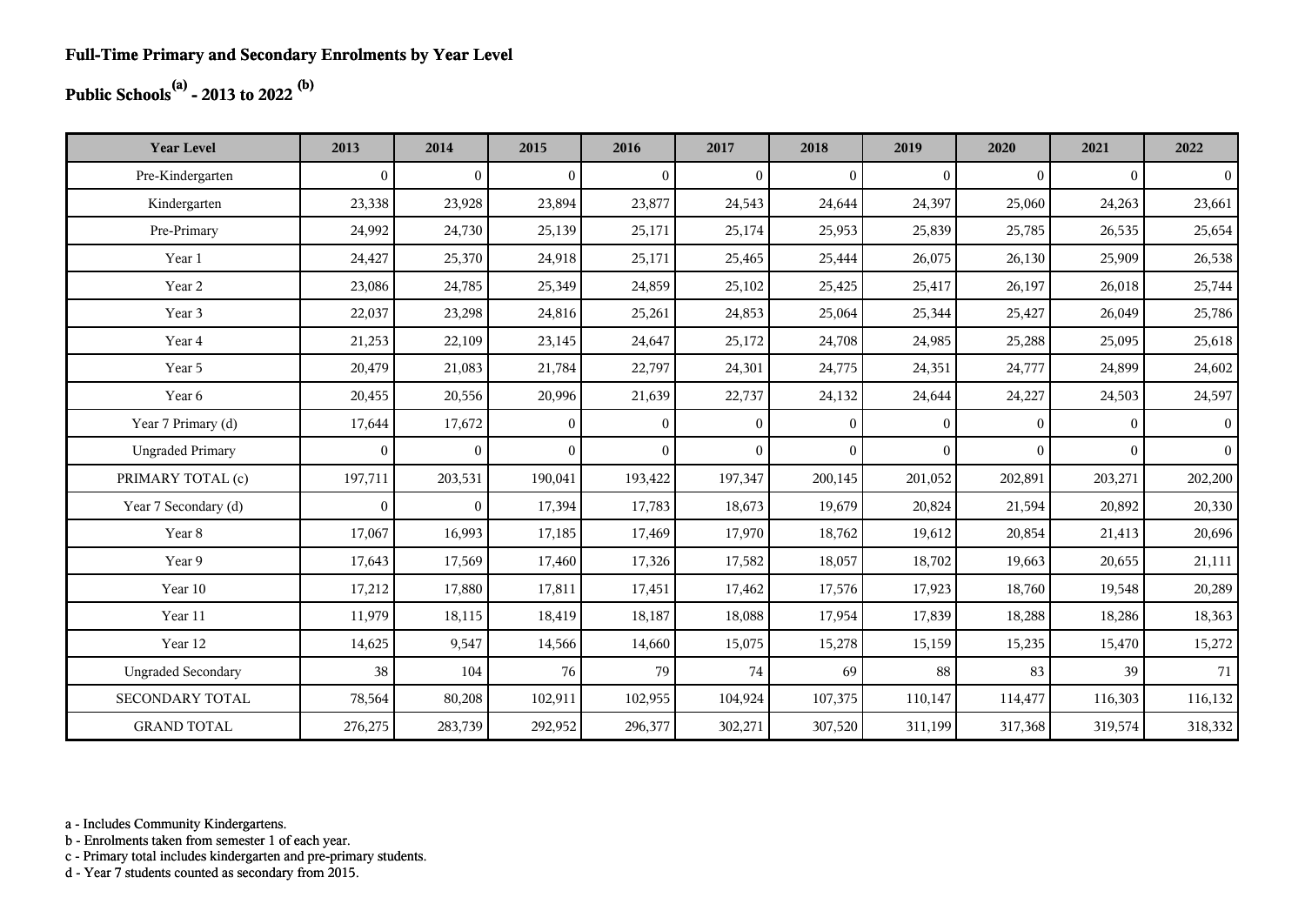#### **Full-Time Primary and Secondary Enrolments by Year Level**

## **Non-Government Schools (a) - 2013 to 2022 (b)**

| <b>Year Level</b>         | 2013         | 2014           | 2015           | 2016     | 2017         | 2018         | 2019     | 2020     | 2021           | 2022           |
|---------------------------|--------------|----------------|----------------|----------|--------------|--------------|----------|----------|----------------|----------------|
| Pre-Kindergarten          | 1,997        | 1,980          | 2,006          | 1,962    | 1,912        | 1,807        | 1,689    | 1,628    | 1,702          | 1,863          |
| Kindergarten              | 8,520        | 8,735          | 8,715          | 8,662    | 8,516        | 8,486        | 8,210    | 8,387    | 8,518          | 8,425          |
| Pre-Primary               | 8,960        | 8,974          | 9,110          | 8,970    | 8,874        | 8,674        | 8,796    | 8,627    | 9,062          | 9,100          |
| Year 1                    | 8,922        | 9,113          | 9,000          | 9,122    | 8,916        | 8,811        | 8,800    | 8,849    | 8,941          | 9,291          |
| Year 2                    | 8,825        | 9,070          | 9,170          | 8,930    | 9,099        | 8,997        | 8,981    | 8,953    | 9,287          | 9,279          |
| Year 3                    | 8,673        | 9,047          | 9,236          | 9,253    | 8,985        | 9,235        | 9,204    | 9,201    | 9,339          | 9,605          |
| Year 4                    | 8,925        | 9,008          | 9,372          | 9,401    | 9,390        | 9,256        | 9,443    | 9,486    | 9,786          | 9,868          |
| Year 5                    | 9,138        | 9,406          | 9,421          | 9,682    | 9,700        | 9,882        | 9,734    | 9,837    | 10,127         | 10,324         |
| Year 6                    | 9,263        | 9,384          | 9,541          | 9,570    | 9,819        | 10,055       | 10,164   | 10,074   | 10,357         | 10,586         |
| Year 7 Primary (d)        | 12,266       | 12,364         | $\overline{0}$ | $\theta$ | $\mathbf{0}$ | $\mathbf{0}$ | $\theta$ | $\theta$ | $\overline{0}$ | 0 <sup>1</sup> |
| <b>Ungraded Primary</b>   | 14           | $\overline{0}$ | $\overline{0}$ |          |              | 3            | $\theta$ | $\Omega$ | $\overline{0}$ | 0 <sup>1</sup> |
| PRIMARY TOTAL (c)         | 85,503       | 87,081         | 75,571         | 75,553   | 75,212       | 75,206       | 75,021   | 75,042   | 77,119         | 78,341         |
| Year 7 Secondary (d)      | $\mathbf{0}$ | $\overline{0}$ | 12,490         | 12,617   | 12,407       | 12,783       | 13,219   | 13,180   | 13,410         | 14,336         |
| Year 8                    | 13,166       | 13,061         | 12,808         | 12,550   | 12,620       | 12,614       | 13,132   | 13,566   | 13,817         | 13,755         |
| Year 9                    | 12,895       | 12,966         | 12,671         | 12,486   | 12,291       | 12,317       | 12,380   | 12,817   | 13,424         | 13,804         |
| Year 10                   | 12,545       | 12,688         | 12,757         | 12,484   | 12,255       | 12,132       | 12,361   | 12,300   | 12,834         | 13,673         |
| Year 11                   | 8,067        | 11,663         | 11,852         | 11,907   | 11,688       | 11,783       | 11,817   | 12,074   | 12,372         | 12,854         |
| Year 12                   | 10,535       | 7,254          | 10,646         | 10,758   | 10,840       | 10,896       | 10,861   | 10,904   | 11,178         | 11,100         |
| <b>Ungraded Secondary</b> | 172          | 164            | 185            | 190      | 158          | 82           | 45       | 66       | $\overline{0}$ | $\mathbf{1}$   |
| <b>SECONDARY TOTAL</b>    | 57,380       | 57,796         | 73,409         | 72,992   | 72,259       | 72,607       | 73,815   | 74,907   | 77,035         | 79,523         |
| <b>GRAND TOTAL</b>        | 142,883      | 144,877        | 148,980        | 148,545  | 147,471      | 147,813      | 148,836  | 149,949  | 154,154        | 157,864        |

a - Includes Independent Pre-Schools.

b - Enrolments taken from semester 1 of each year.

c - Primary total includes pre-kindergarten, kindergarten and pre-primary students.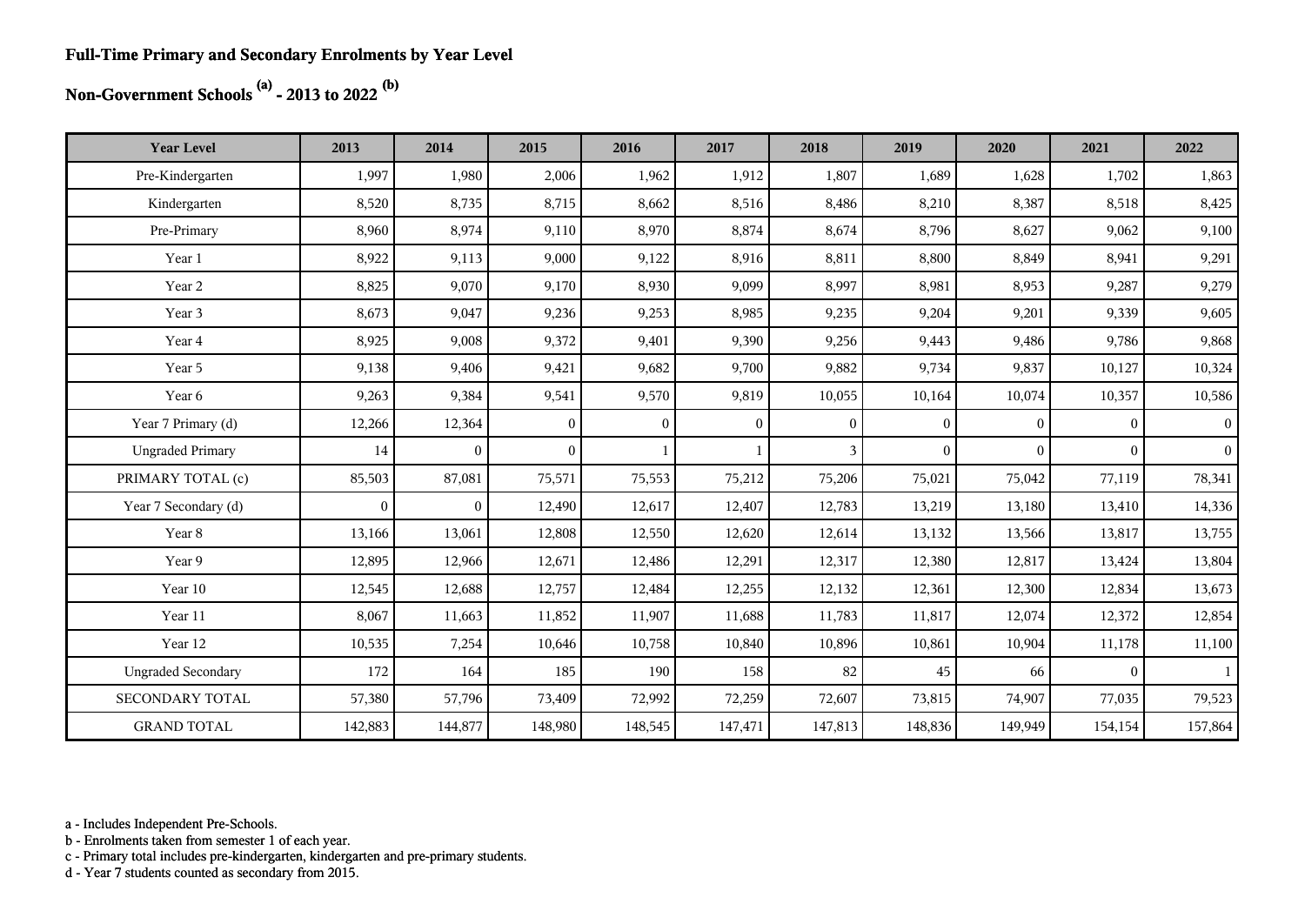**Public and Non-Government Schools (a) - 2013 to 2022 (b)**

| <b>Year Level</b>         | 2013         | 2014           | 2015           | 2016           | 2017           | 2018           | 2019             | 2020         | 2021         | 2022            |
|---------------------------|--------------|----------------|----------------|----------------|----------------|----------------|------------------|--------------|--------------|-----------------|
| Pre-Kindergarten          | 32           | 38             | 32             | 26             | 22             | 30             | 20               | 25           | 36           | 41              |
| Kindergarten              | 2,067        | 2,013          | 2,062          | 1,955          | 2,074          | 2,131          | 2,058            | 2,194        | 2,185        | 2,251           |
| Pre-Primary               | 2,269        | 2,252          | 2,276          | 2,315          | 2,290          | 2,388          | 2,465            | 2,447        | 2,590        | 2,616           |
| Year 1                    | 2,312        | 2,361          | 2,354          | 2,296          | 2,387          | 2,388          | 2,481            | 2,543        | 2,567        | 2,713           |
| Year 2                    | 2,237        | 2,352          | 2,333          | 2,345          | 2,350          | 2,444          | 2,434            | 2,536        | 2,610        | 2,624           |
| Year 3                    | 2,147        | 2,264          | 2,402          | 2,355          | 2,400          | 2,371          | 2,478            | 2,472        | 2,578        | 2,660           |
| Year 4                    | 1,968        | 2,168          | 2,282          | 2,367          | 2,383          | 2,434          | 2,430            | 2,517        | 2,512        | 2,633           |
| Year 5                    | 2,061        | 2,001          | 2,205          | 2,279          | 2,386          | 2,434          | 2,452            | 2,443        | 2,545        | 2,529           |
| Year 6                    | 2,100        | 2,060          | 2,011          | 2,167          | 2,318          | 2,436          | 2,454            | 2,509        | 2,459        | 2,587           |
| Year 7 Primary (d)        | 1,971        | 2,120          | $\mathbf{0}$   | $\overline{0}$ | $\bf{0}$       | $\overline{0}$ | $\boldsymbol{0}$ | $\mathbf{0}$ | $\mathbf{0}$ | $\bf{0}$        |
| <b>Ungraded Primary</b>   | $\mathbf{0}$ | $\mathbf{0}$   | $\overline{0}$ | -1             | $\overline{0}$ | $\overline{3}$ | $\mathbf{0}$     | $\mathbf{0}$ | $\mathbf{0}$ | $\vert 0 \vert$ |
| PRIMARY TOTAL (c)         | 19,164       | 19,629         | 17,957         | 18,106         | 18,610         | 19,059         | 19,272           | 19,686       | 20,082       | 20,654          |
| Year 7 Secondary (d)      | $\mathbf{0}$ | $\overline{0}$ | 1,969          | 1,894          | 2,095          | 2,276          | 2,392            | 2,452        | 2,465        | 2,408           |
| Year 8                    | 1,917        | 1,923          | 2,012          | 1,995          | 1,969          | 2,171          | 2,360            | 2,461        | 2,578        | 2,589           |
| Year 9                    | 1,959        | 1,907          | 1,929          | 1,923          | 1,947          | 1,907          | 2,094            | 2,254        | 2,373        | 2,515           |
| Year 10                   | 1,692        | 1,845          | 1,902          | 1,782          | 1,870          | 1,872          | 1,833            | 2,010        | 2,210        | 2,361           |
| Year 11                   | 1,111        | 1,569          | 1,693          | 1,662          | 1,653          | 1,712          | 1,781            | 1,714        | 1,926        | 2,001           |
| Year 12                   | 1,094        | 714            | 1,082          | 1,037          | 1,140          | 1,224          | 1,271            | 1,295        | 1,272        | 1,400           |
| <b>Ungraded Secondary</b> | 33           | 43             | 45             | 58             | 49             | 26             | $\overline{4}$   | 6            | $\mathbf{0}$ | 0 <sup>1</sup>  |
| SECONDARY TOTAL           | 7,806        | 8,001          | 10,632         | 10,351         | 10,723         | 11,188         | 11,735           | 12,192       | 12,824       | 13,274          |
| <b>GRAND TOTAL</b>        | 26,970       | 27,630         | 28,589         | 28,457         | 29,333         | 30,247         | 31,007           | 31,878       | 32,906       | 33,928          |

a - Public includes Community Kindergartens. Non-Government includes Independent Pre-Schools.

b - Enrolments taken from semester 1 of each year.

c - Primary total includes pre-kindergarten, kindergarten and pre-primary students.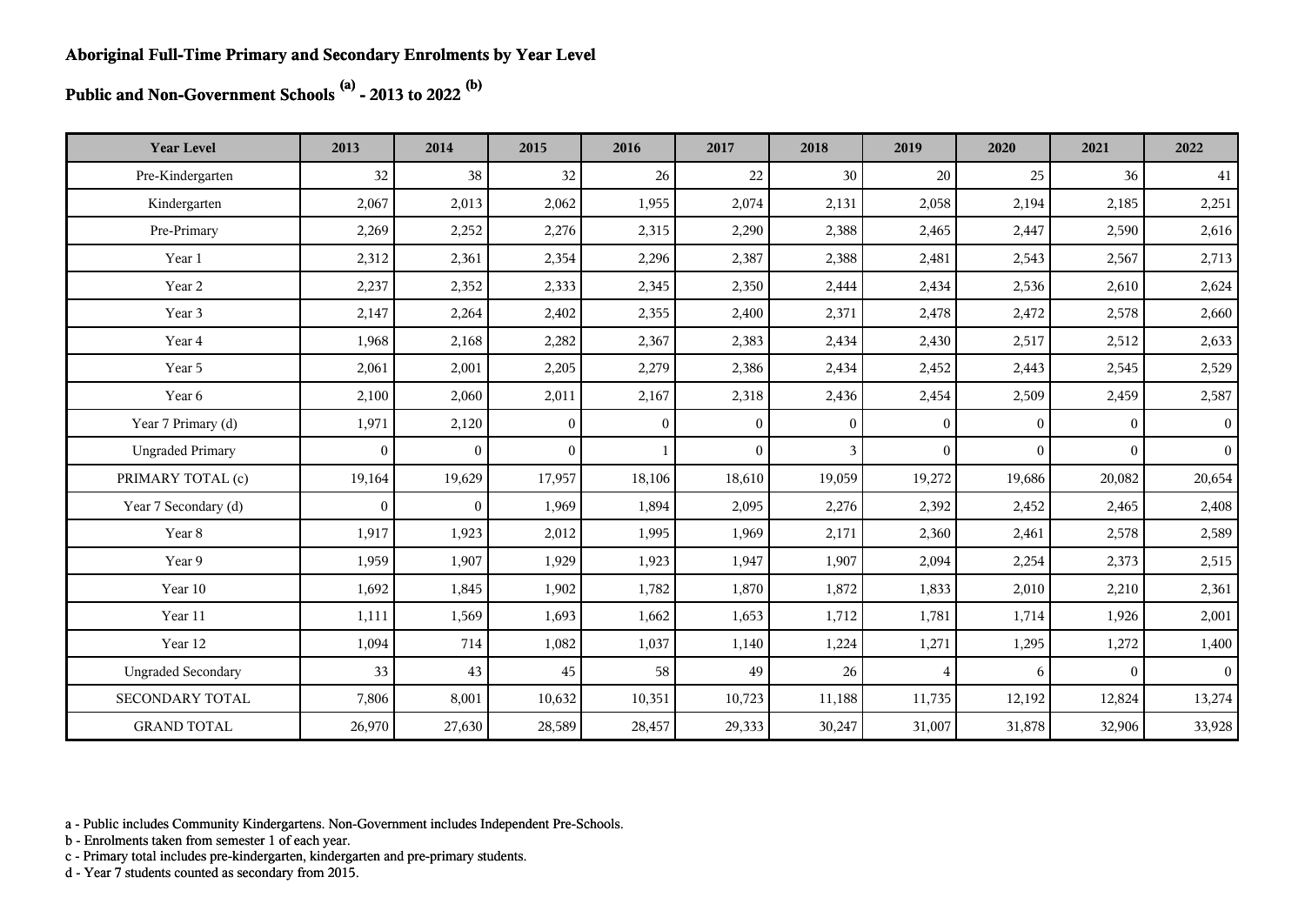## **Public Schools(a) - 2013 to 2022 (b)**

| <b>Year Level</b>         | 2013         | 2014           | 2015           | 2016           | 2017           | 2018         | 2019         | 2020     | 2021     | 2022           |
|---------------------------|--------------|----------------|----------------|----------------|----------------|--------------|--------------|----------|----------|----------------|
| Pre-Kindergarten          | $\theta$     | $\overline{0}$ | $\overline{0}$ | $\Omega$       | $\mathbf{0}$   | $\theta$     | $\mathbf{0}$ | $\Omega$ | $\theta$ | $\overline{0}$ |
| Kindergarten              | 1,819        | 1,773          | 1,812          | 1,714          | 1,854          | 1,860        | 1,800        | 1,897    | 1,893    | 1,908          |
| Pre-Primary               | 1,982        | 1,992          | 1,997          | 2,027          | 2,020          | 2,115        | 2,137        | 2,151    | 2,224    | 2,271          |
| Year 1                    | 2,055        | 2,071          | 2,085          | 2,025          | 2,123          | 2,108        | 2,181        | 2,234    | 2,242    | 2,328          |
| Year 2                    | 1,983        | 2,083          | 2,060          | 2,076          | 2,073          | 2,160        | 2,139        | 2,240    | 2,280    | 2,274          |
| Year 3                    | 1,857        | 1,978          | 2,120          | 2,065          | 2,134          | 2,074        | 2,192        | 2,173    | 2,267    | 2,308          |
| Year 4                    | 1,709        | 1,882          | 1,999          | 2,089          | 2,095          | 2,141        | 2,125        | 2,218    | 2,201    | 2,277          |
| Year 5                    | 1,781        | 1,728          | 1,912          | 1,989          | 2,129          | 2,128        | 2,169        | 2,129    | 2,226    | 2,185          |
| Year 6                    | 1,800        | 1,782          | 1,754          | 1,872          | 2,032          | 2,156        | 2,144        | 2,208    | 2,131    | 2,244          |
| Year 7 Primary (d)        | 1,640        | 1,767          | $\overline{0}$ | $\overline{0}$ | $\overline{0}$ | $\mathbf{0}$ | $\theta$     | $\Omega$ | $\theta$ | 0 <sup>1</sup> |
| <b>Ungraded Primary</b>   | $\mathbf{0}$ | $\overline{0}$ | $\overline{0}$ | $\overline{0}$ | $\theta$       | $\theta$     | $\mathbf{0}$ | $\Omega$ | $\Omega$ | 0 <sup>1</sup> |
| PRIMARY TOTAL (c)         | 16,626       | 17,056         | 15,739         | 15,857         | 16,460         | 16,742       | 16,887       | 17,250   | 17,464   | 17,795         |
| Year 7 Secondary (d)      | $\mathbf{0}$ | $\mathbf{0}$   | 1,632          | 1,534          | 1,714          | 1,856        | 1,975        | 1,979    | 2,003    | 1,912          |
| Year 8                    | 1,538        | 1,507          | 1,633          | 1,619          | 1,584          | 1,726        | 1,858        | 1,958    | 1,994    | 2,074          |
| Year 9                    | 1,581        | 1,499          | 1,546          | 1,544          | 1,570          | 1,530        | 1,637        | 1,789    | 1,886    | 1,923          |
| Year 10                   | 1,333        | 1,466          | 1,474          | 1,375          | 1,457          | 1,464        | 1,390        | 1,549    | 1,735    | 1,822          |
| Year 11                   | 807          | 1,206          | 1,311          | 1,228          | 1,262          | 1,301        | 1,362        | 1,245    | 1,371    | 1,443          |
| Year 12                   | 784          | 485            | 783            | 736            | 816            | 852          | 893          | 918      | 877      | 974            |
| <b>Ungraded Secondary</b> | $\theta$     | $\overline{0}$ | $\overline{0}$ | $\Omega$       | $\mathbf{0}$   | $\theta$     | $\mathbf{0}$ | $\Omega$ | $\theta$ | 0 <sup>1</sup> |
| <b>SECONDARY TOTAL</b>    | 6,043        | 6,163          | 8,379          | 8,036          | 8,403          | 8,729        | 9,115        | 9,438    | 9,866    | 10,148         |
| <b>GRAND TOTAL</b>        | 22,669       | 23,219         | 24,118         | 23,893         | 24,863         | 25,471       | 26,002       | 26,688   | 27,330   | 27,943         |

a - Includes Community Kindergartens.

b - Enrolments taken from semester 1 of each year.

c - Primary total includes kindergarten and pre-primary students.